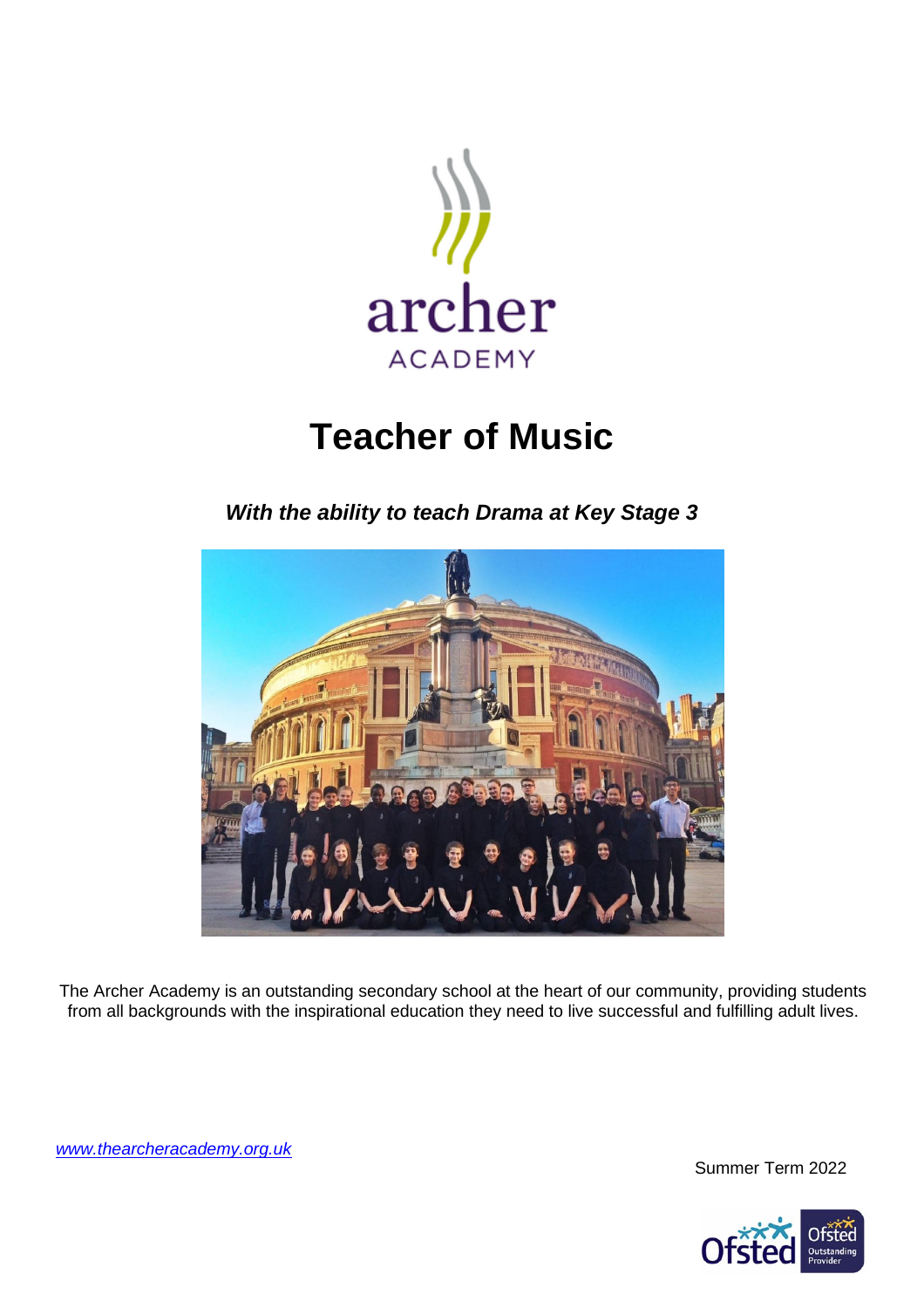Realising potential. Inspiring creativity. Engaging with our community.

The Archer Academy Stanley Road Campus Eagans Close East Finchley N2 8GA

May 2022

Dear Candidate**,**

Thank you for your interest in the Archer Academy and the post of **Teacher of Music** *(with the ability to teach Drama at Key Stage Three).* This pack is intended to give you information about this exciting role and our school's vision and ethos. Further background information is available on our website and in our prospectus – I would encourage you to review both.

Our vision for the Archer Academy is rooted in our desire to provide an outstanding, inclusive and aspirational education for local children that will prepare them for adult life. We cannot know exactly what the future will bring for our students, but by giving them a love of learning, adaptable skills and the determination to succeed, we will enable them to rise to whatever challenges they face.

We are a maturing 11-16 secondary school which opened in September 2013 in East Finchley, serving families in the surrounding areas of North London. The school was created to meet the needs and desires of parents, primary school governors and the local community, for a first-choice, non-denominational, coeducational secondary school.

We are significantly over-subscribed, with over 1100 applications for entry in September 2022. We became a complete school in September 2017 for the first time, with students in years 7 through to year 11. Our pioneer year group sat our first set of GCSE examinations in the summer of 2018. We have now secured four sets of GCSE results, which confidently place us in the top 10% of all schools nationally. We were graded 'outstanding' by Ofsted in June 2019.

We are a campus school, a model which we believe allows us to create a distinctive atmosphere on each site. Our students complete Lower School, Years 7 to 9, at our Stanley Road campus, a state of the art building with incredible facilities. Our students graduate to our Upper School at Beaumont Close, just a few minutes' walk away, in Year 10. Our campus provides each cohort the chance to grow and develop amongst their closest peers and creates a real sense of progress when students graduate to the collegelike atmosphere of Upper School, a rite of passage they aspire towards. Our campus model also reinforces the small, community feel of our school.

We currently have 486 students in years 7-9 and 324 students in year 10-11. We are currently an 11-16 school working in a strategic partnership with Woodhouse College and Barnet and Southgate College for post 16 education. This partnership is dynamic and evolving rapidly, securing a third transition point for our students and professional development opportunities for our staff. We are ambitious to continue to develop this provision over the coming years and see ourselves very much as an evolving 11-18 school.

We are now confidently in our ninth year as school, we are firmly established, with a strong, experienced team in place. We are exciting about the opportunities ahead of us as a school as we seek to be beyond outstanding.

As we move into this next phase of our school's journey we are seeking an ambitious and talented teacher and musician to join our school. This role represents a unique opportunity to lead a successful, experienced and well-established department that is at the very heart of our school. With an established orchestra, choirs, choral groups, bands and an extensive range of extra-curricular activities, Music is of great strength

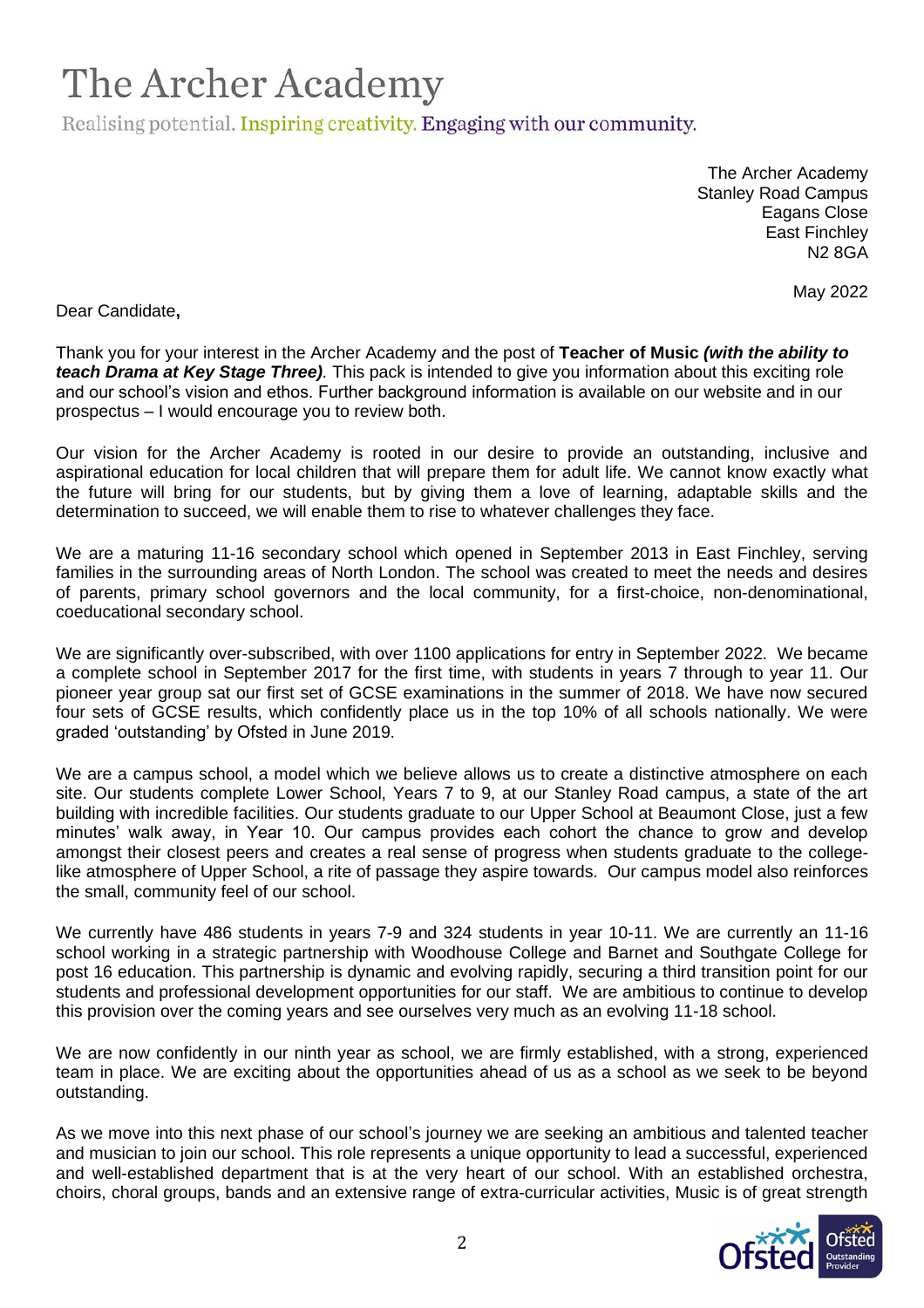## Realising potential. Inspiring creativity. Engaging with our community.

and vitality at the Archer Academy.

Our Music department secures outstanding results at GCSE, with large numbers of students taking the subject. The Music Department has a high profile across the school, affording the successful candidate with an ambitious platform for the future development. Alongside, outstanding teaching and learning the department leads on a broad spectrum of special opportunities, including termly performances, annual whole school shows and entry into a range of competitions.

The successful candidate would also have the ability to teach Drama, at Key Stage Three, affording the opportunity to work across our hugely successful Creative and Performing Art Department.

As Headteacher one of my greatest responsibilities and priorities is the recruitment and development of staff. At the Archer Academy we are evolving our exceptional school and to do that, of course, we need an exceptional, fulfilled staff team. I ask a lot from my staff, but in return I can promise extensive support and development opportunities, and the space and freedom to extend your skills which would be hard to find elsewhere.

If, after reading the enclosed information, you would like to apply, please complete the application form which can be found at [www.thearcheracademy.org.uk](http://www.thearcheracademy.org.uk/) within the "Join us tab". Tours of the school are encouraged, with an opportunity to meet staff and students, and we would be delighted to welcome you to our school. Please contact Jessica Scott (details below) to arrange a visit.

Please submit your application by email to, Jessica Scott, Headteacher's PA & HR Manager, at [recruitment@thearcheracademy.org.uk.](mailto:recruitment@thearcheracademy.org.uk) Please do not hesitate to contact Jessica with any questions or to arrange a tour of the school.

Interview dates are as advertised.

*Deadline for application: Midday on Monday 13th June 2022*

*Provisional interview date: Friday 17th June 2022* 

This is undoubtedly an exciting time to join the Archer Academy, as we move confidently into our next phase. We very much look forward to hearing from you and thank you for your interest in our school.

With my very best wishes,

Jaramen

Lucy Harrison Headteacher

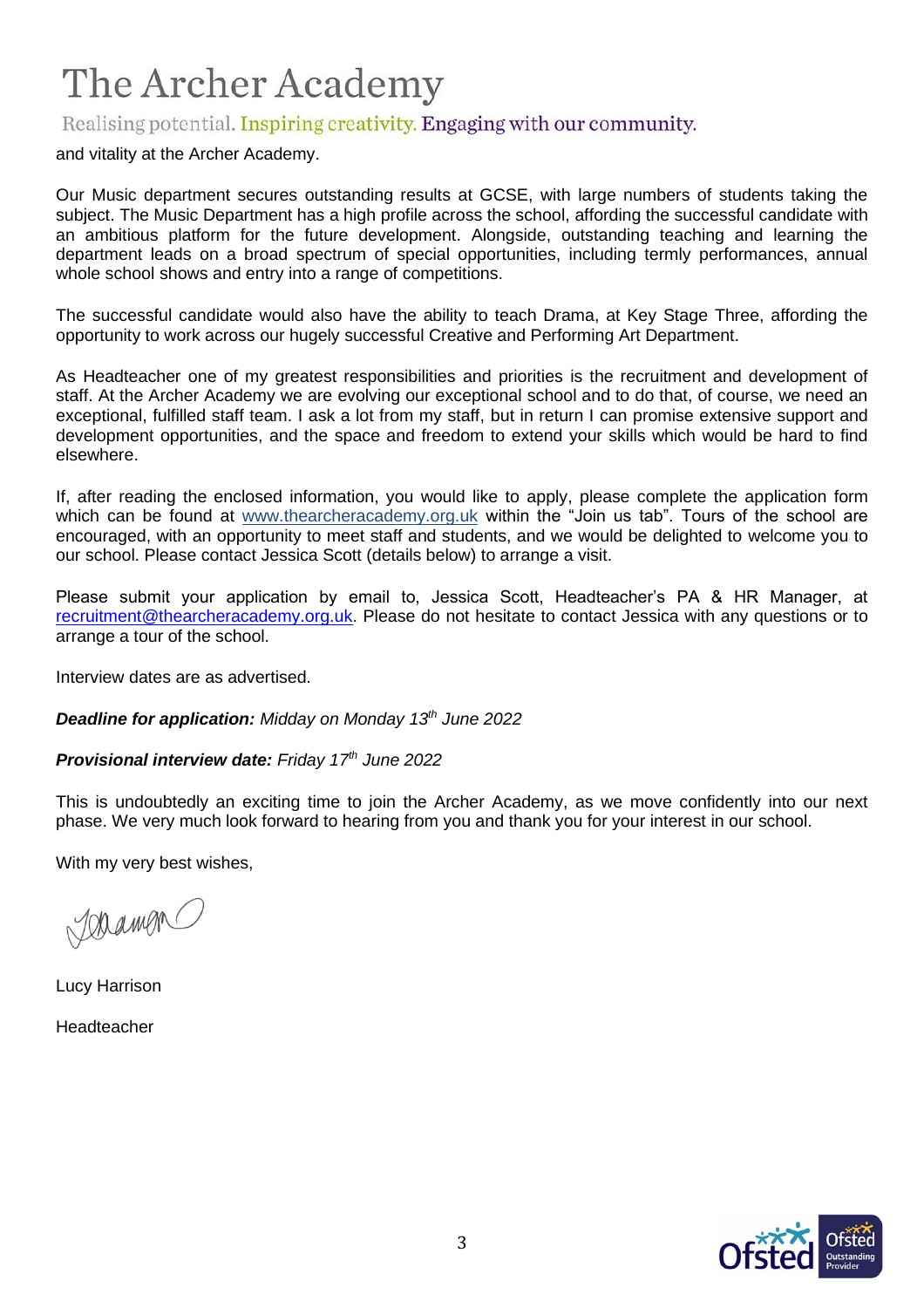### Realising potential. Inspiring creativity. Engaging with our community.

#### **Our Vision**

Our three-fold vision for the Archer Academy is rooted in our desire to provide an outstanding, inclusive and ambitious education for local children, an experience that they will relish and that will prepare them for adult life. It underpins every aspect of life at the Archer Academy and is the benchmark against which we measure our success.

#### **Realising potential:**

Helping students to achieve personally, socially and academically to the best of their abilities. Our outstanding teachers set high standards and challenge each and every student to fulfil their individual potential, both in their studies and through extra-curricular activities.

#### **Inspiring creativity:**

Providing an enjoyable and inspirational education that encourages students to be analytical, inventive and self-motivated. This commitment to creativity and analytical thinking applies across the whole curriculum as well as our extra-curricular opportunities.

#### **Engaging with our community:**

Ensuring that students respect others and value working with others for mutual benefit. The Archer Academy is a school with its roots in the community, and so responsibility and participation are fundamental to our ethos.

#### **Supporting our students**

We create a culture that celebrates achievement in all aspects of school life. For the school, good behaviour and firm discipline underpin a happy, respectful and productive learning environment.

We also offer an extended day twice a week, during which students take part in extra-curricular activities. We provide a broad enrichment programme that covers: sports clubs and teams; creative arts societies; media and politics; vocational and entrepreneurial societies; and voluntary work and awards schemes.



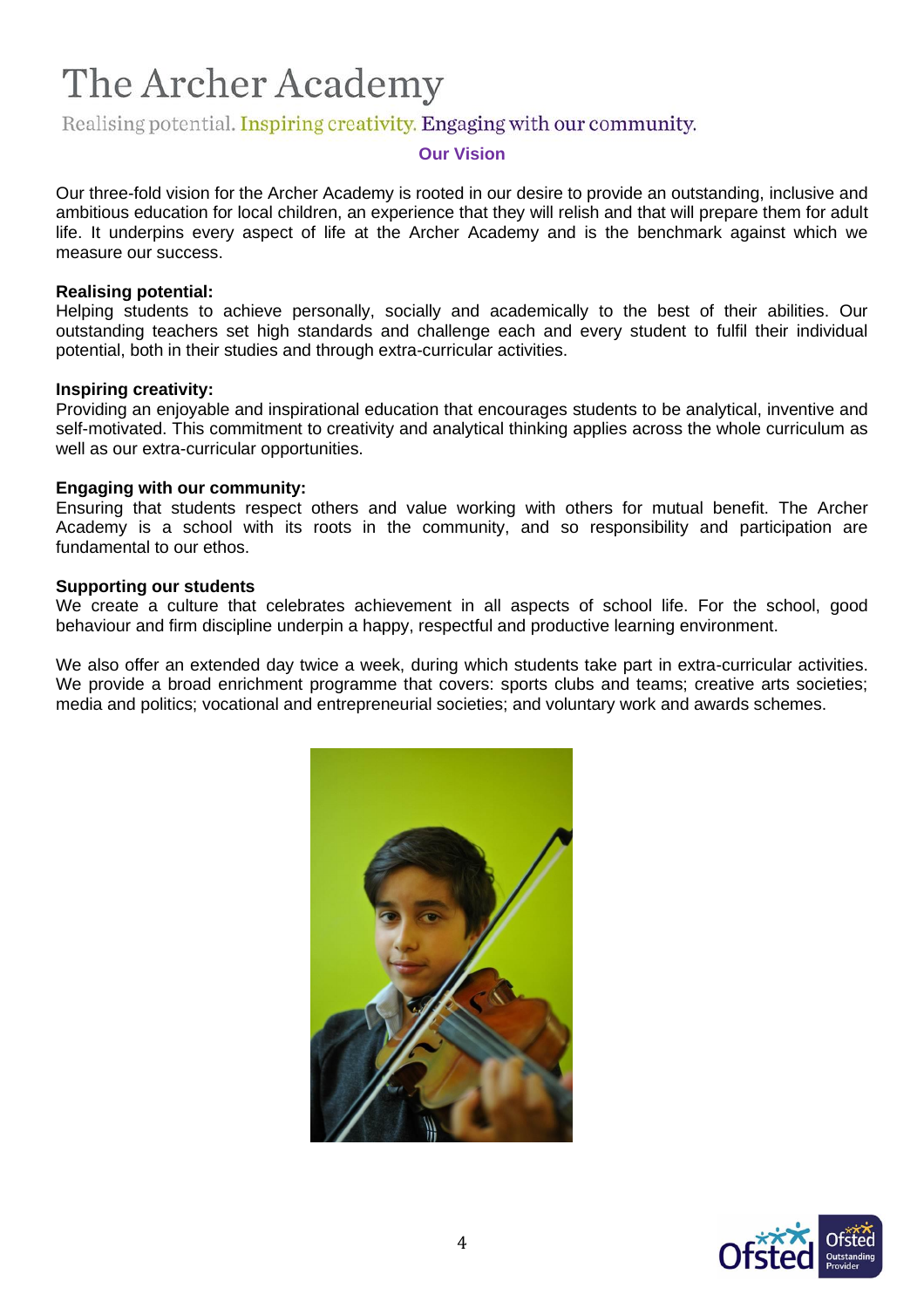## Realising potential. Inspiring creativity. Engaging with our community.

### **Our School**

We want to ensure that our students enjoy their learning and make good progress. We promote an active and inclusive culture of learning, ensuring that our students are inspired and fully involved in developing their skills, knowledge and understanding across all areas of school life and believe that a strong pastoral ethos and structure is a core component in achieving this.

We have high expectations of all our students and motivate them to have the high aspirations which drive a desire to achieve more than they thought possible. Our students are respectful and purposeful in their learning.

We aim to ensure that each student realises their potential whilst at the Archer Academy. We have a creative and academically rigorous curriculum which is designed to support, stretch and challenge all students.

We have high expectations of all our students and motivate them to have the high aspirations which drive a desire to achieve more than they thought possible. Our students are respectful and purposeful in their learning.

Our students receive regular guidance from their subject teachers and form tutors on their progress, they know their current attainment and what they need to do to improve. Our students are developing their skills as independent learners and their abilities to be empowered and successful students.

We focus clearly on developing our students as lifelong learners with the skills they need for their futures. Students' literacy and numeracy skills are explicitly developed both within, and outside, the classroom.



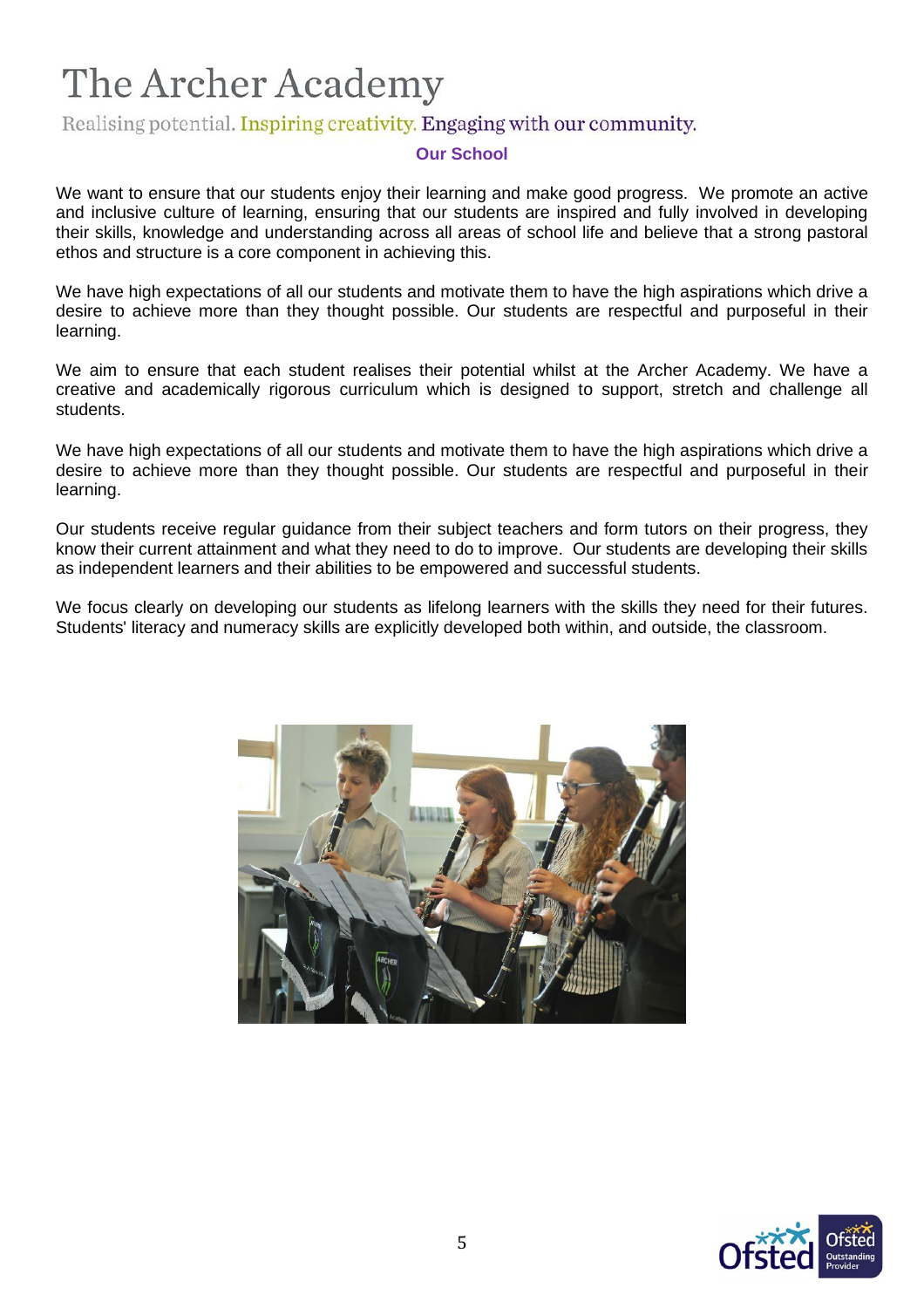Realising potential. Inspiring creativity. Engaging with our community.

### **Job description Teacher of Music MPS/UPS (with the capability to teach Drama at Key Stage 3)**

The teaching and provision for Music at the Archer Academy is held with high regard. Creativity and the ability to inspire student creativity is core to the values of the school.

Students at the Archer Academy are encouraged to participate in a wide range of musical activities, not only to enrich their cultural education but to improve social skills and build self confidence.

The Department is well resourced with two specialist Music classrooms, four practice rooms, a recording studio and Mac Suite. The Department has one specialist Music teacher, alongside a dedicated singing teacher and a range of peripatetic teachers. Additionally, the school works with BEAT to provide an extensive range of music tuition.

There are regular opportunities throughout the school calendar for performances and our reputation for the caliber and richness of these events is known throughout the Borough. Well established performances include, Autumn and Spring Soloist Concerts, the Christmas Carol Concert, and contributions to whole school events, showcases and open evenings. In addition to this, the school has performed at the Royal Albert Hall, North London Music Festival, East Finchley Summer Festival and the St Jude's Prom.

#### **The Music Department**

The Music Department focuses on the development of an ambitious offer which stretches and challenges our most able musicians, while encouraging musical enjoyment for all. As a Teacher of Music, it is essential colleagues are a strong musician in their own right, in the classroom and/or other platforms, to generate themselves as a role model for the department and students. We seek a competent pianist and accompanist, who is able to speak about or direct other instruments and voices with authority.

Music is incredibly popular across the school. Our curriculum is deliberately designed to promote creative subjects, with student having the opportunity to choose to follow a GCSE Foundation Year course, in GCSE Music in Year 9. This foundation year provides the opportunity for student to explore music technology, theory and musicianship, providing a bridge towards GCSE level.

The popularity of the subject is most evident at Key Stage Four, currently there are three GCSE classes, following the Edexcel programme of study. Additionally, Musicianship is offered as an accredited course Key Stage Four.

This role provides the successful candidate with the opportunity to join and then further secure the profile and culture of music within our school.

#### **The role**

We would welcome applications from trainees, those aspiring to train as teachers, experienced teachers or ECTs. This post is also suitable for candidates seeking to complete their teacher training with us and we offer a range of training routes.

The successful candidate would be able to teach Drama at Key Stage Three, within our wider Creative and Performing Arts Department. This department works closely with Music, has outstanding leadership and is well resourced.

This job description is in addition to the National Standards expected of all who have attained Qualified

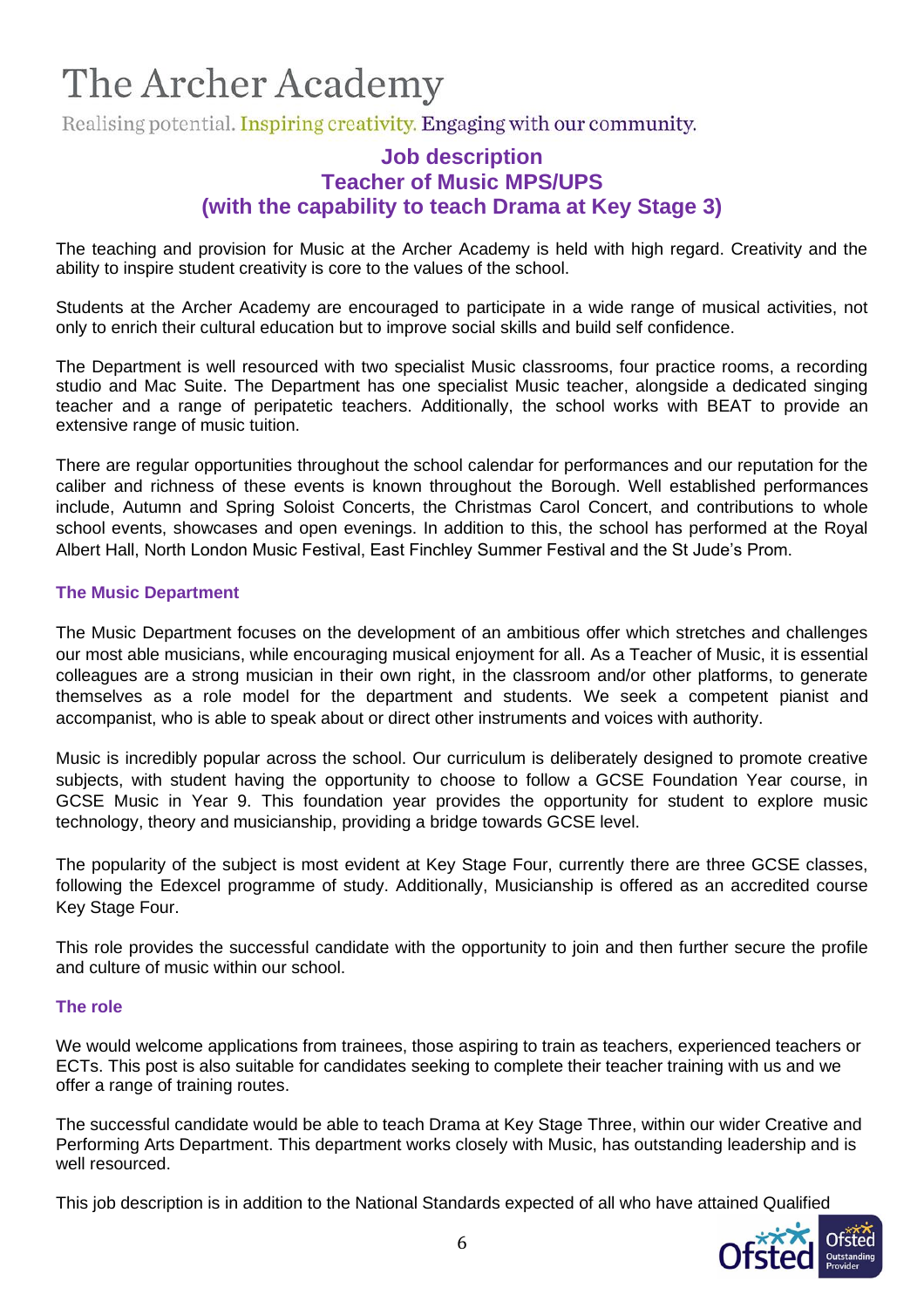## Realising potential. Inspiring creativity. Engaging with our community.

Teacher Status. This job description is subject to review and change as the school grows and develops.

### **All members of staff at the Archer Academy are expected to:**

- Sustain and improve the quality of education offered to students in the school.
- To embed the Academy's values into the day-to-day life.
- Promote the Academy's culture of independent learning.
- Promote educational opportunities, equality of access to opportunities and an appropriate safe and healthy working environment for all members of the school.
- Share responsibility in the school's development and to contribute to the planning and direction of the school.
- Recognise that the ethos of the school is a shared responsibility to which they can make a significant contribution and which they should uphold.
- Have a thorough and up to date knowledge and understanding of their subject specialism.
- Have a detailed knowledge of the relevant aspects of the National Curriculum, including national standards and other statutory requirements.
- Promote and safeguard the welfare of children and young persons you are responsible for or come into contact with.
- Be aware of and comply with policies and procedures relating to child protection, health, safety and security, confidentiality and data protection, reporting all concerns to an appropriate person.
- Work collaboratively with other staff to plan and deliver an inspirational thematic learning curriculum which seeks to secure outstanding learning outcomes for all students.
- Plan and deliver the school's Enrichment Programme.
- Be aware of, support and ensure equal opportunities for all.
- Prepare all students confidently for the next step in their educational journey.

In addition, all teachers at the Archer Academy will carry out the professional duties of a teacher (as set out in the Teachers' Pay and Conditions document) including those duties particularly assigned to the teacher by the Headteacher.

### **Principal Responsibilities:**

Within the guidelines and policies of the school and under the direction of their Head of Department, the post-holder will:

- Contribute to the teaching within their department and the school.
- Be willing and able to offer a second subject at KS3 and to contribute to thematic learning projects.
- Participate in the development of appropriate specifications, materials and schemes of work.
- Plan and prepare schemes of learning that meet the demands of the Key Stage Four and Key Stage Five curriculum, ensuring examination success for all students.
- Develop teaching strategies which, through appropriate and relevant learning experiences, reflect the range of learning styles of individuals which are necessary for the development of the individual student in the curriculum areas.
- Assess how well learning objectives have been achieved and use this assessment to inform future planning and teaching.
- Assess students' strengths and weaknesses and their performance against potential targets.
- Mark and monitor classwork, homework and assessments providing ongoing constructive written and oral feedback, setting targets for students' progress.
- Through the process of assessment for learning, review students' work and set targets for improvement.
- Monitor progress and use appropriate strategies to motivate students to achieve targets.
- Identify and support low-achievers, using specialist help where needed.
- Identify the needs of SEN students including drafting and running individual education plans with the Head of SEN & Inclusion.

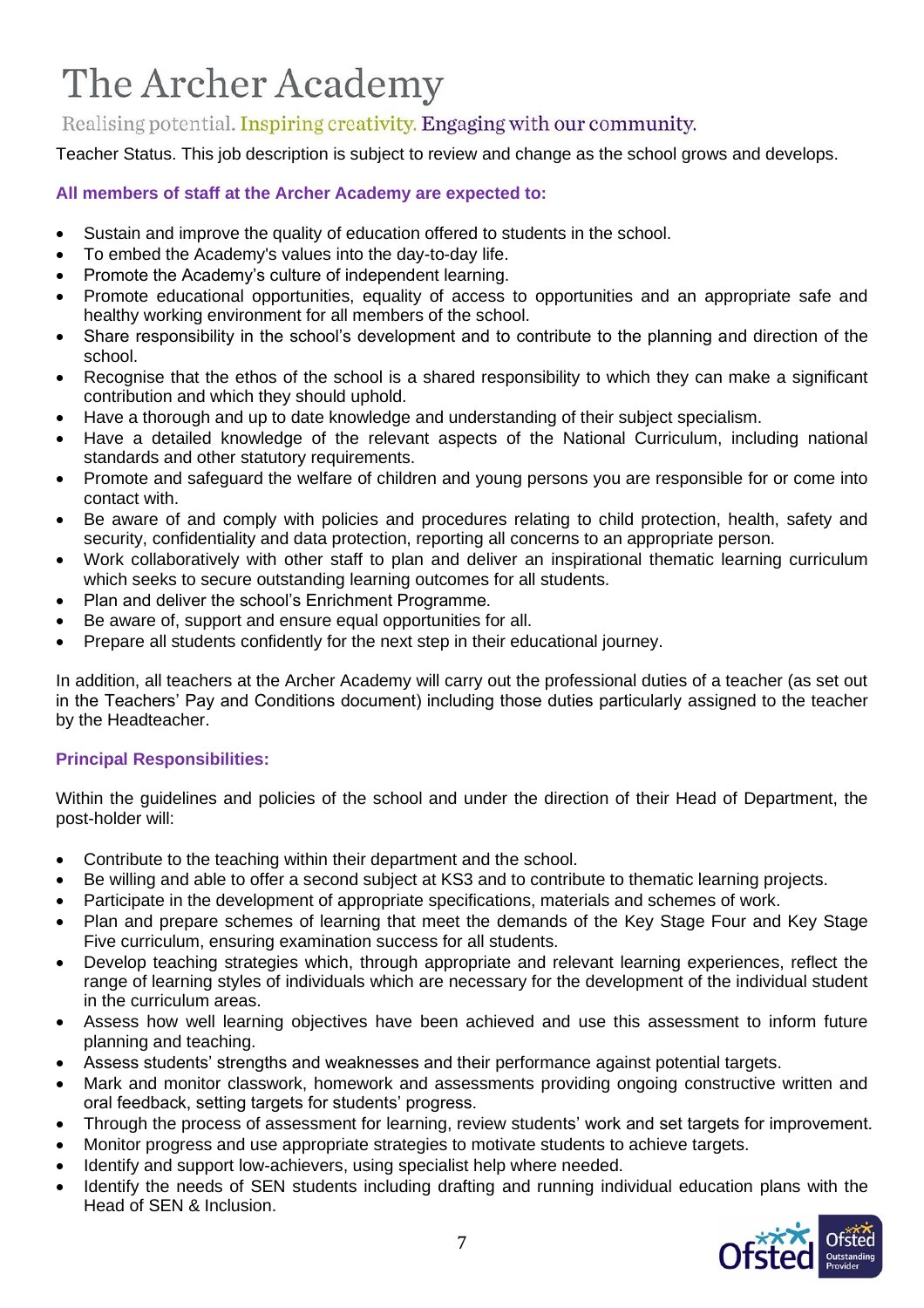## Realising potential. Inspiring creativity. Engaging with our community.

- Identify the needs of all identified groups of students and plan appropriately to meet their needs.
- Foster a happy, disciplined working environment in which students may grow socially, physically, emotionally and intellectually, as well as developing their individual talents and fostering an appreciation of the gifts and needs of others.
- Secure good behaviour in the classroom throughout the school in line with the school Behaviour & Rewards policy.
- Take advantage of opportunities created by ethnic and cultural diversity.
- Liaise with parents by oral and written reports, discussing progress and encouraging them to support their child's learning.
- Deploy support staff in the classroom effectively.
- Secure a stimulating and orderly classroom environment.
- Contribute effectively to school improvement.
- Take responsibility for your own professional development.
- Take an active role in all aspects of curricular and co-curricular Music, leading on some aspects dependent on specialism.
- Take an active role in ensuring a vibrant and varied programme of co-curricular musical activities, bringing musical performance into the daily life of the school, leading on some aspects dependent on specialism.

### **General Duties:**

- To carry out a share of supervisory duties in accordance with published schedules and any other reasonable duties at the request of the Headteacher and wider SLT.
- To participate in appropriate meetings with colleagues and parents relative to the above
- To be Tutor of an assigned tutor group and to carry out related duties.
- To get to know each individual student in the group, to monitor his/her attendance, punctuality, dress, behaviour, academic progress and homework; to report on these as required to the Head of Year and to parents.
- To be responsible for initiating discussion, work and study of the Lifelong Learning curriculum within the tutor period, encouraging all students of all abilities to participate and on occasions to take a leading role.
- To prepare reports for parents as and when required and comment on behaviour and progress in a tutor's summary of subject teachers' reports.
- To act as the direct link between the staff and the students. Information must be passed regularly and promptly to the students by the Tutor.
- To attend assemblies with their group (unless specifically excused) and to assist the SLT in carrying out its duties regarding collective worship as laid down in the Education Acts of 1986 and 1988
- To promote and embed social, moral, spiritual and cultural education.
- To keep records in the tutor group. Registers must be kept in accordance with legal requirements, authorised and unauthorised absences recorded and notes of explanation filed, suspected truancy to be reported immediately to appropriate staff. Other returns of a routine nature should be dealt with as required, together with the distribution of information to parents.
- To care for the furniture and fabric of their tutor room.
- To keep a general eye on the personal appearance and behaviour of students and to insist on a reasonable standard in line with school policies.
- To attend meetings associated with this role as required.

### **Professional Skills and Experience:**

- Possess a good degree and QTS.
- Be an excellent teacher with the ability to inspire students to become effective, self-directed learners.
- Have the skills and experience necessary to achieve outstanding examination results.

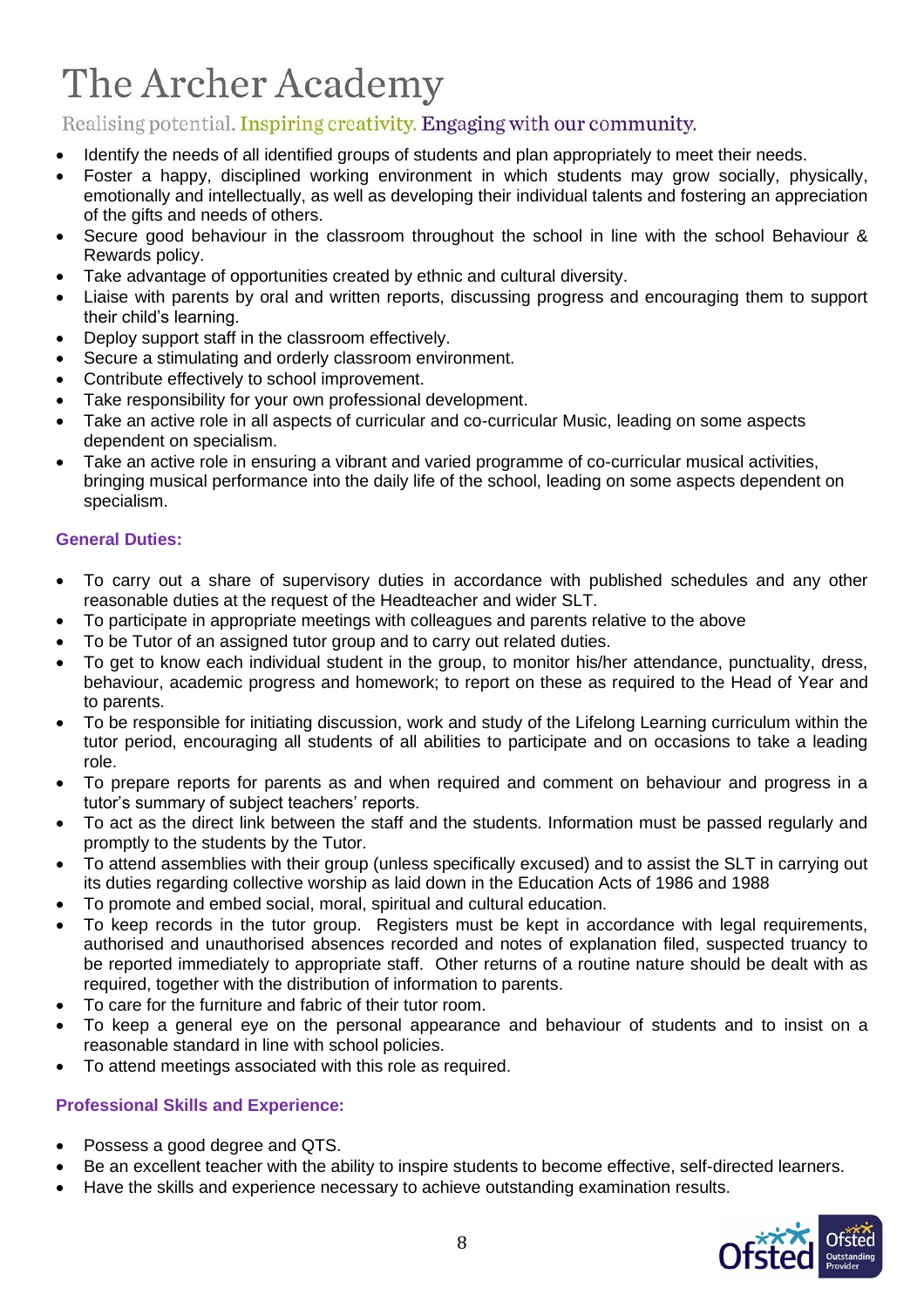## Realising potential. Inspiring creativity. Engaging with our community.

- Possess a thorough understanding of the requirements and opportunities of the secondary curriculum.
- Have experience of teaching a range of year groups including examination classes.
- Show evidence of having developed the learning capacity of students.
- Be an enthusiastic and effective form tutor who is fully committed to embracing the Academy Vision.
- Show evidence of continued professional development.
- Have relevant experience of working in comprehensive and multicultural environments.
- Have sound understanding of strategies to raise attainment.
- Have the capability to lead others in successful school improvement and innovation.
- Demonstrate the ability to set up and operate effective self-evaluation systems.

### **People, Relationships and Communications:**

- Be committed to maintaining the distinctive and inclusive ethos of the Academy.
- Be able to relate to all students in a positive and constructive way and inspire them to achieve more than they think possible.
- Have qualities which earn the trust and respect of students, staff, parents, governors and the wider community.
- Possess integrity, optimism, credibility, resilience and calmness.
- Possess excellent written and verbal communication skills.
- Have the ability to relate positively to parents and other stakeholders and engage them successfully in the life of the Academy.
- Be able to build constructive working relationships with local schools and colleges, employers, the local community and the local authority.
- Appreciate the balance between the academic, social and emotional development of young people needed to create an outstanding school.

**Responsible to:** Head of Department/Year